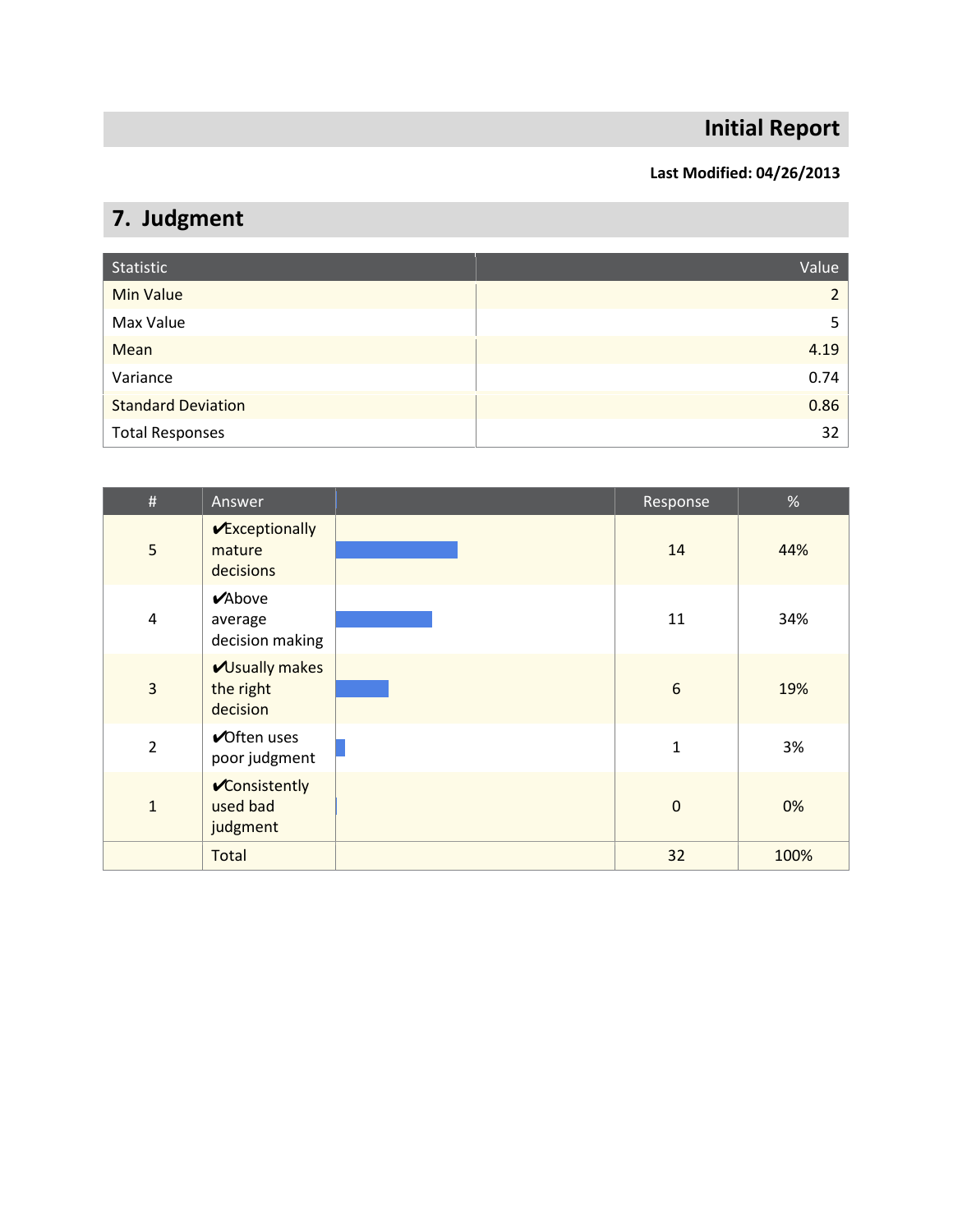## **8. Ability to Learn**

| $\#$           | Answer                                       | Response     | %    |
|----------------|----------------------------------------------|--------------|------|
| 5              | <b>Mearned work</b><br>exceptionally<br>well | 24           | 75%  |
| $\overline{4}$ | Learned to<br>work readily                   | 6            | 19%  |
| 3              | <b>VAverage in</b><br>understanding<br>work  | $\mathbf{1}$ | 3%   |
| $\overline{2}$ | <b>√Rather slow in</b><br>learning           | 1            | 3%   |
| $\mathbf{1}$   | Wery slow to<br>learn                        | $\mathbf{0}$ | 0%   |
|                | <b>Total</b>                                 | 32           | 100% |

| Statistic                 | Value |
|---------------------------|-------|
| <b>Min Value</b>          |       |
| Max Value                 |       |
| Mean                      | 4.66  |
| Variance                  | 0.49  |
| <b>Standard Deviation</b> | 0.70  |
| <b>Total Responses</b>    | 32    |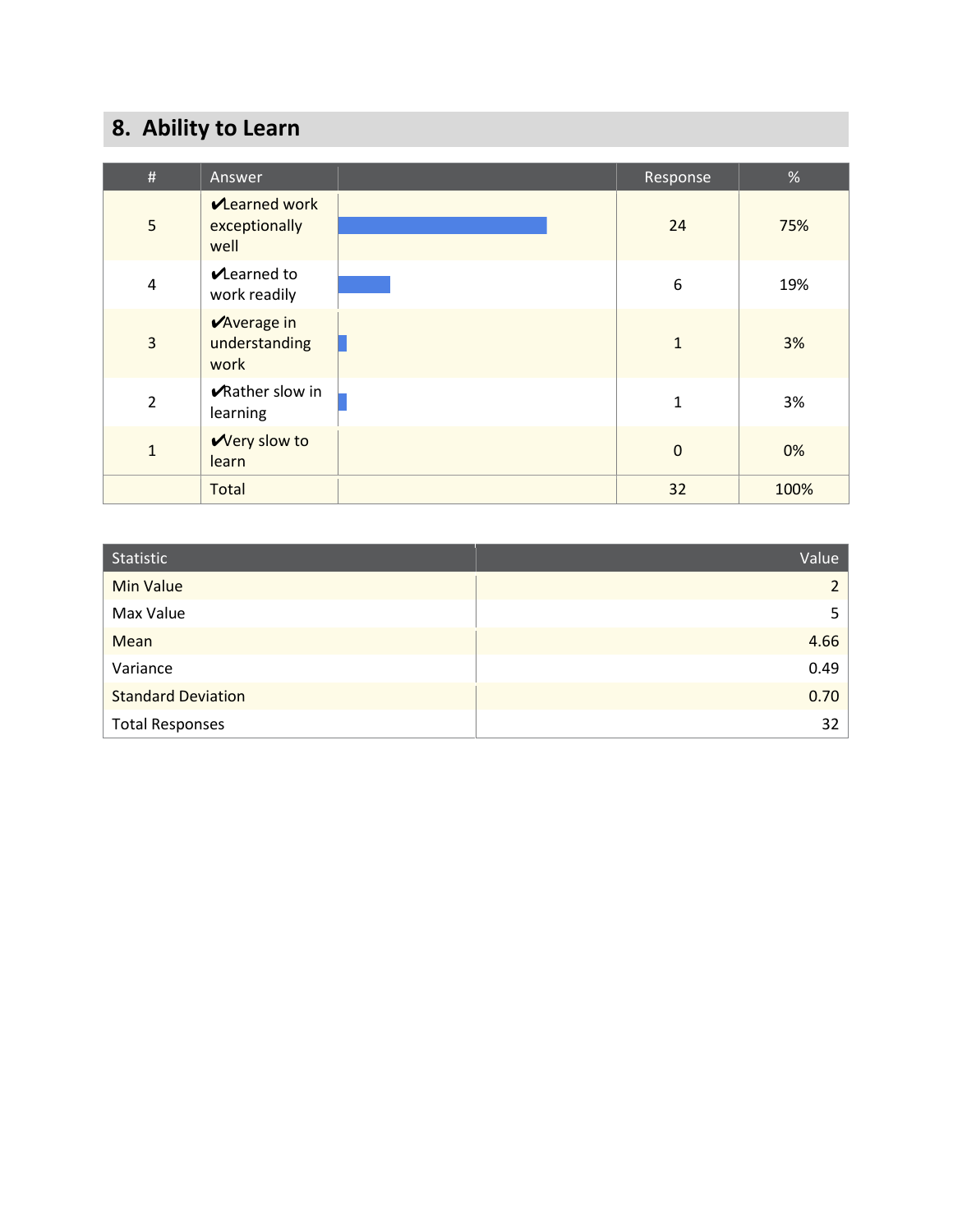## **9. Problem Solving**

| $\#$           | Answer                              | Response     | %    |
|----------------|-------------------------------------|--------------|------|
| 5              | √Found/solved<br>problems on<br>own | 17           | 53%  |
| $\pmb{4}$      | Solved<br>problems shown            | 8            | 25%  |
| 3              | Solved<br>problems<br>w/guidance    | 6            | 19%  |
| $\overline{2}$ | Meeded help<br>on problems          | $\mathbf{1}$ | 3%   |
| $\mathbf{1}$   | <b>M</b> nable to<br>solve problems | $\mathbf 0$  | 0%   |
|                | Total                               | 32           | 100% |

| Statistic                 | Value |
|---------------------------|-------|
| <b>Min Value</b>          |       |
| Max Value                 |       |
| Mean                      | 4.28  |
| Variance                  | 0.79  |
| <b>Standard Deviation</b> | 0.89  |
| <b>Total Responses</b>    | 32    |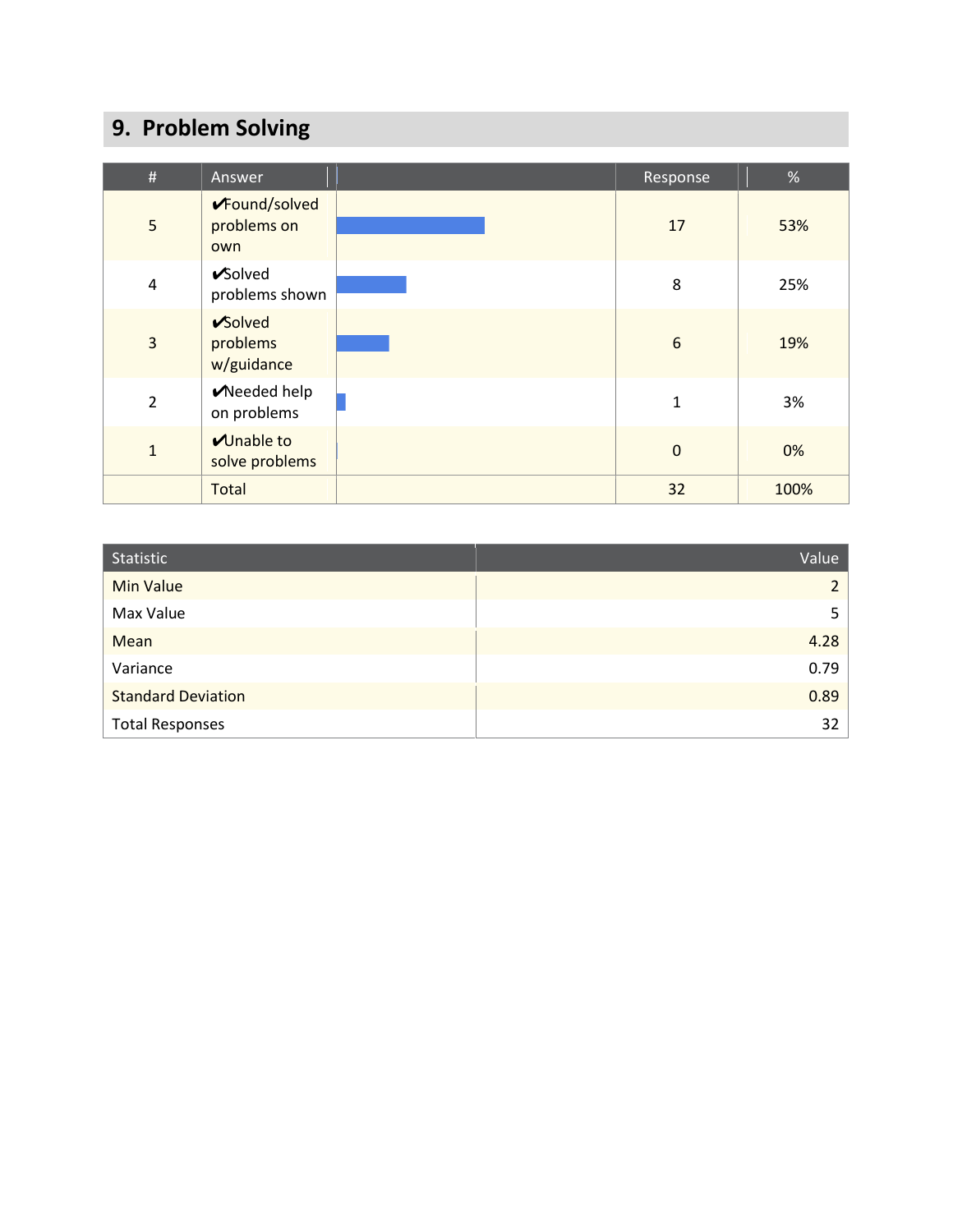## **10. Quality of Work**

| $\#$           | Answer                         | Response     | %    |
|----------------|--------------------------------|--------------|------|
| 5              | Consistently<br>excellent work | 18           | 56%  |
| $\pmb{4}$      | Produced very<br>good work     | 10           | 31%  |
| 3              | Did about<br>average work      | 3            | 9%   |
| $\overline{2}$ | Work usually<br>below average  | 0            | 0%   |
| $\mathbf{1}$   | Did poor work                  | $\mathbf{1}$ | 3%   |
|                | <b>Total</b>                   | 32           | 100% |

| Statistic                 | Value |
|---------------------------|-------|
| <b>Min Value</b>          |       |
| Max Value                 | 5.    |
| Mean                      | 4.38  |
| Variance                  | 0.82  |
| <b>Standard Deviation</b> | 0.91  |
| <b>Total Responses</b>    | 32    |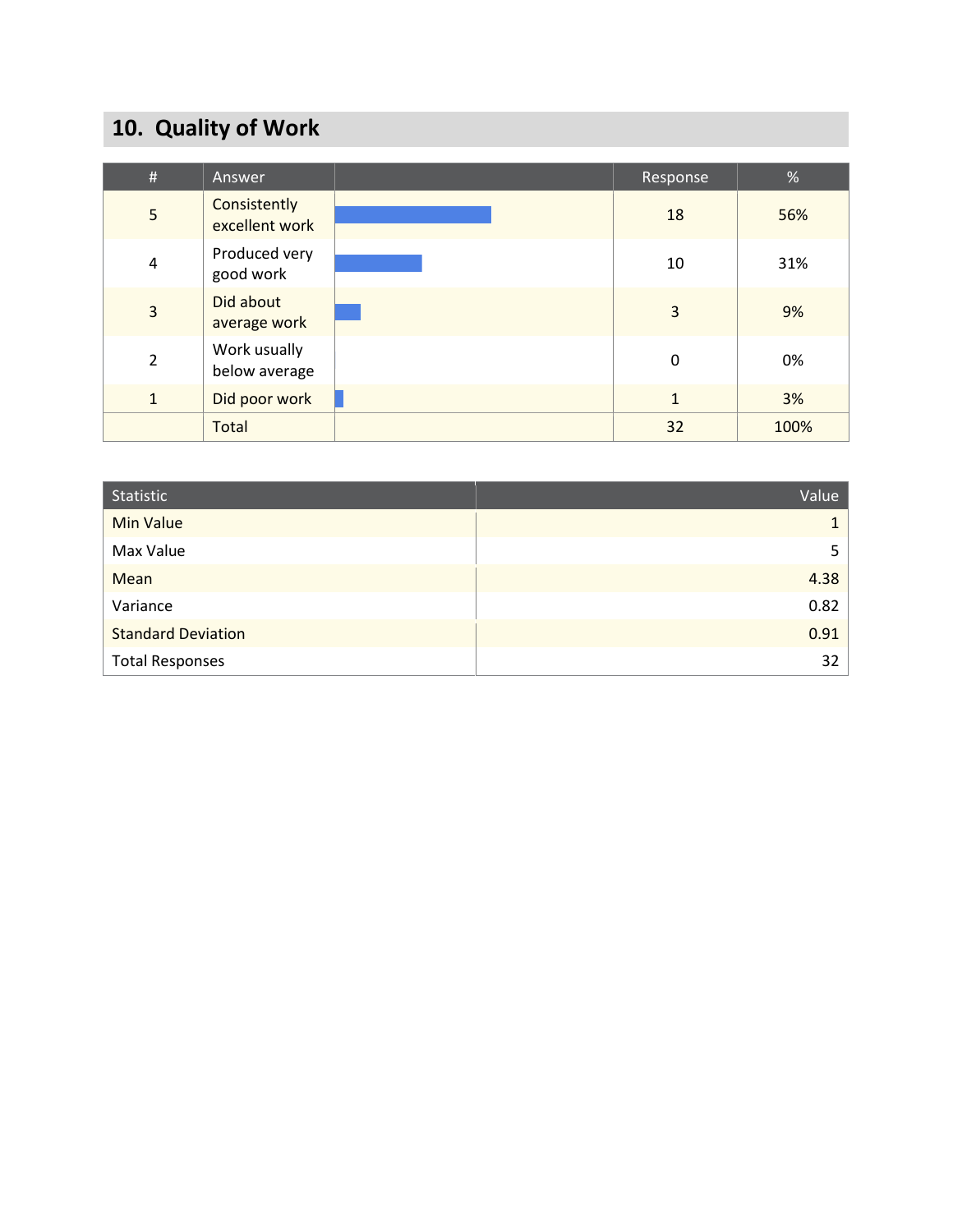## **11. Quantity of Work**

| $\#$           | Answer                                 | Response       | $\%$ |
|----------------|----------------------------------------|----------------|------|
| 5              | Achieved<br>unusually high<br>output   | $\overline{7}$ | 22%  |
| $\pmb{4}$      | Did more than<br>expected              | 18             | 56%  |
| $\overline{3}$ | Accomplished<br>the normal<br>amount   | $6\,$          | 19%  |
| $\overline{2}$ | Did less than<br>expected              | $\mathbf 0$    | 0%   |
| $\mathbf{1}$   | Low out-put,<br>slow<br>accomplishment | $\mathbf{1}$   | 3%   |
|                | Total                                  | 32             | 100% |

| Statistic                 | Value |
|---------------------------|-------|
| <b>Min Value</b>          |       |
| Max Value                 | 5     |
| Mean                      | 3.94  |
| Variance                  | 0.71  |
| <b>Standard Deviation</b> | 0.84  |
| <b>Total Responses</b>    | 32    |

#### **12. Score**

| <b>Statistic</b>                     | Value |
|--------------------------------------|-------|
| <b>Mean Score</b>                    | 9.77  |
| <b>Score Standard Deviation</b>      | 6.10  |
| <b>Weighted Mean of Items</b>        | 4.38  |
| Weighted Standard Deviation of Items | 0.84  |
| <b>Items</b>                         | 96.00 |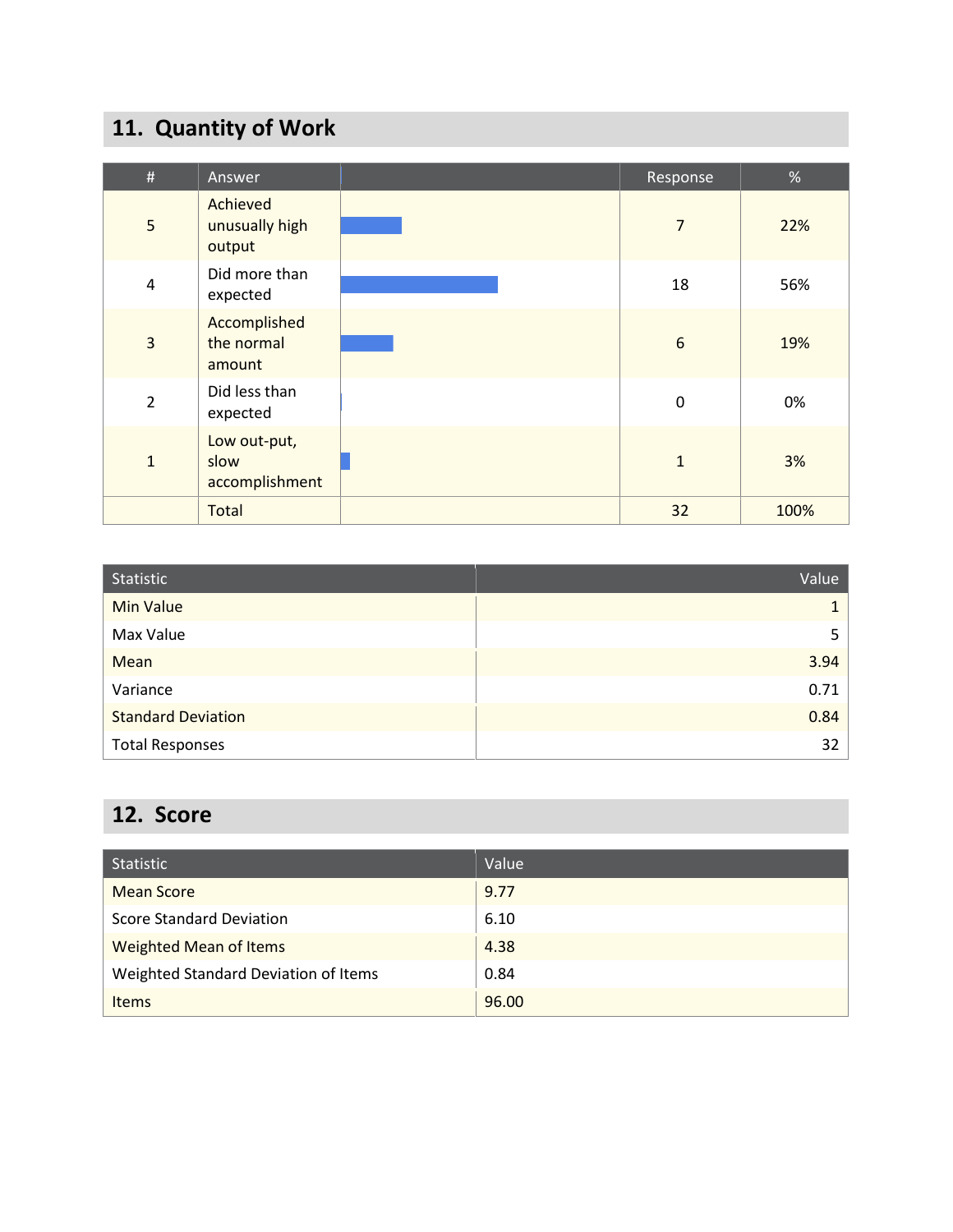### **13. Attitude**

| #              | Answer                                        | Response     | %    |
|----------------|-----------------------------------------------|--------------|------|
| 5              | <b>Displayed</b><br>outstanding<br>enthusiasm | 20           | 63%  |
| $\pmb{4}$      | Very interested<br>and industrious            | 10           | 31%  |
| $\overline{3}$ | Average<br>diligence and<br>interest          | $\mathbf{1}$ | 3%   |
| $\overline{2}$ | Somewhat<br>indifferent                       | $\mathbf 0$  | 0%   |
| $\mathbf{1}$   | Definitely not<br>interested                  | $\mathbf{1}$ | 3%   |
|                | <b>Total</b>                                  | 32           | 100% |

| Statistic                 | Value |
|---------------------------|-------|
| <b>Min Value</b>          |       |
| Max Value                 |       |
| Mean                      | 4.50  |
| Variance                  | 0.71  |
| <b>Standard Deviation</b> | 0.84  |
| <b>Total Responses</b>    | 32    |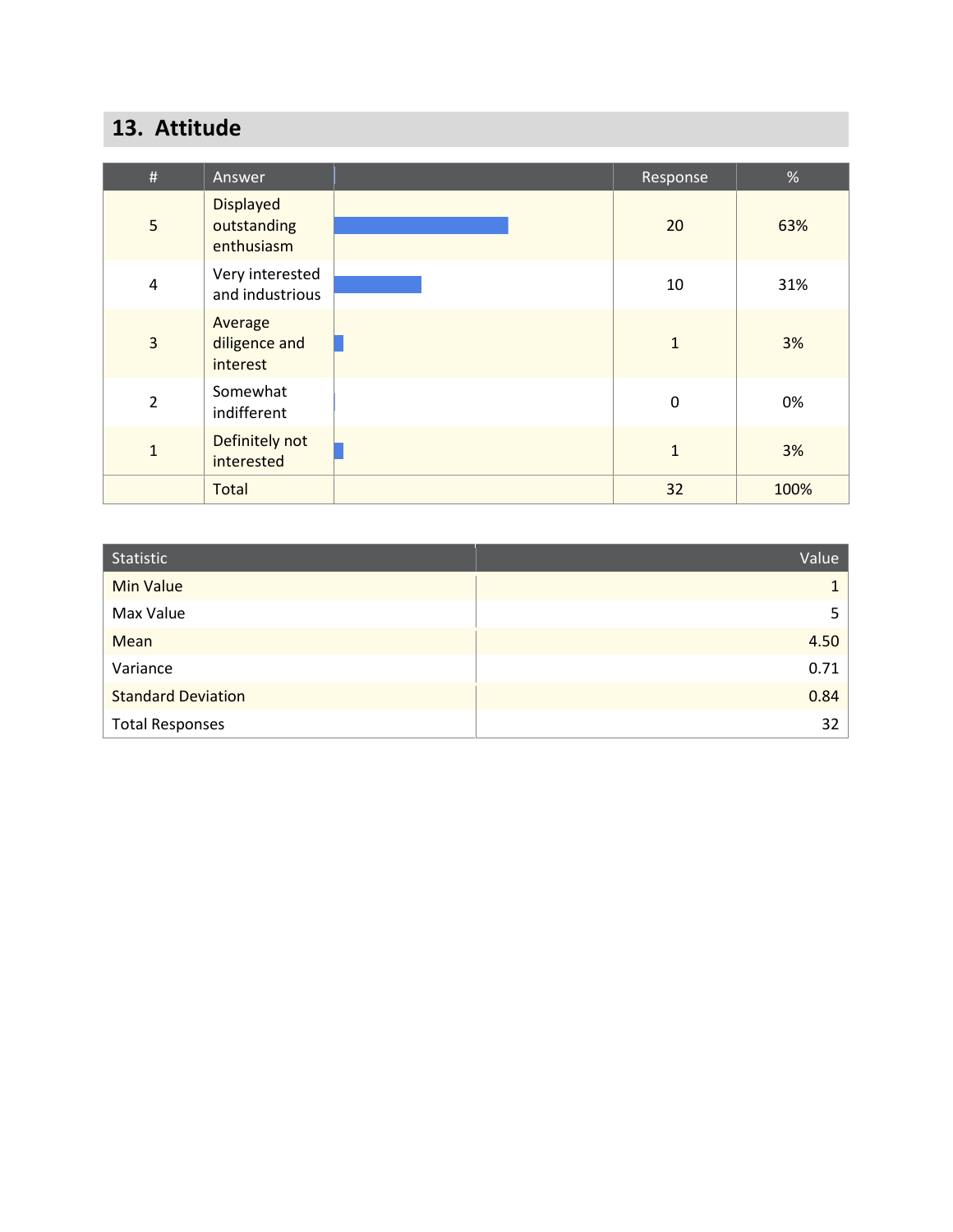## **14. Dependability**

| #              | Answer                          | Response     | $\%$ |
|----------------|---------------------------------|--------------|------|
| $\overline{5}$ | Completely<br>dependable        | 20           | 63%  |
| $\sqrt{4}$     | Above average<br>dependability  | 6            | 19%  |
| 3              | Average<br>dependability        | 5            | 16%  |
| $\overline{2}$ | Sometimes<br>undependable       | $\mathbf 0$  | 0%   |
| $\mathbf{1}$   | Often neglectful<br>or careless | $\mathbf{1}$ | 3%   |
|                | Total                           | 32           | 100% |

| Statistic                 | Value |
|---------------------------|-------|
| <b>Min Value</b>          |       |
| Max Value                 | 5     |
| Mean                      | 4.38  |
| Variance                  | 0.95  |
| <b>Standard Deviation</b> | 0.98  |
| <b>Total Responses</b>    | 32    |

## **15. Maturity/Poise**

| $\#$         | Answer                               | Response       | %    |
|--------------|--------------------------------------|----------------|------|
| 5            | <b>Quite poised</b><br>and confident | 13             | 42%  |
| $\pmb{4}$    | Has strong self<br>assurance         | 13             | 42%  |
| 3            | Average<br>maturity and<br>poise     | $\overline{4}$ | 13%  |
| 2            | Seldom<br>assertive                  | $\Omega$       | 0%   |
| $\mathbf{1}$ | <b>Timid or Brash</b>                | $\mathbf{1}$   | 3%   |
|              | Total                                | 31             | 100% |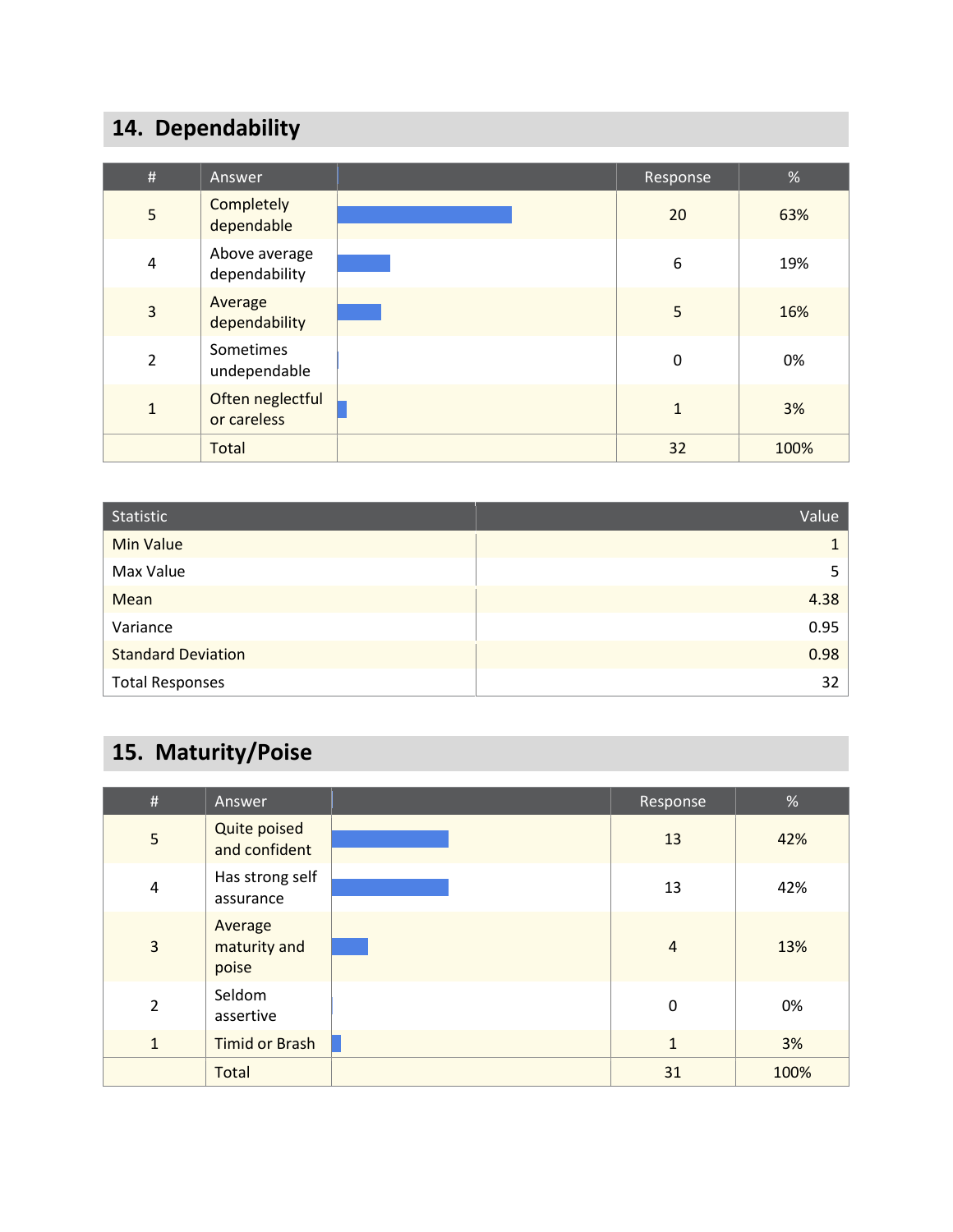| Statistic                 | Value |
|---------------------------|-------|
| <b>Min Value</b>          |       |
| Max Value                 | 5.    |
| Mean                      | 4.19  |
| Variance                  | 0.83  |
| <b>Standard Deviation</b> | 0.91  |
| <b>Total Responses</b>    | 31    |

### **16. Initiative**

| $\#$           | Answer                                    | Response       | %    |
|----------------|-------------------------------------------|----------------|------|
| $\overline{5}$ | Requires almost<br>no guidance            | 11             | 34%  |
| $\overline{4}$ | Usually works<br>well on own              | 16             | 50%  |
| 3              | <b>Works</b><br>independently<br>at times | $\overline{2}$ | 6%   |
| $\overline{2}$ | Does only<br>assigned work                | $\overline{2}$ | 6%   |
| $\mathbf{1}$   | Must be pushed<br>frequently              | $\mathbf{1}$   | 3%   |
|                | Total                                     | 32             | 100% |

| Statistic                 | Value |
|---------------------------|-------|
| <b>Min Value</b>          |       |
| Max Value                 | 5.    |
| Mean                      | 4.06  |
| Variance                  | 0.96  |
| <b>Standard Deviation</b> | 0.98  |
| <b>Total Responses</b>    | 32    |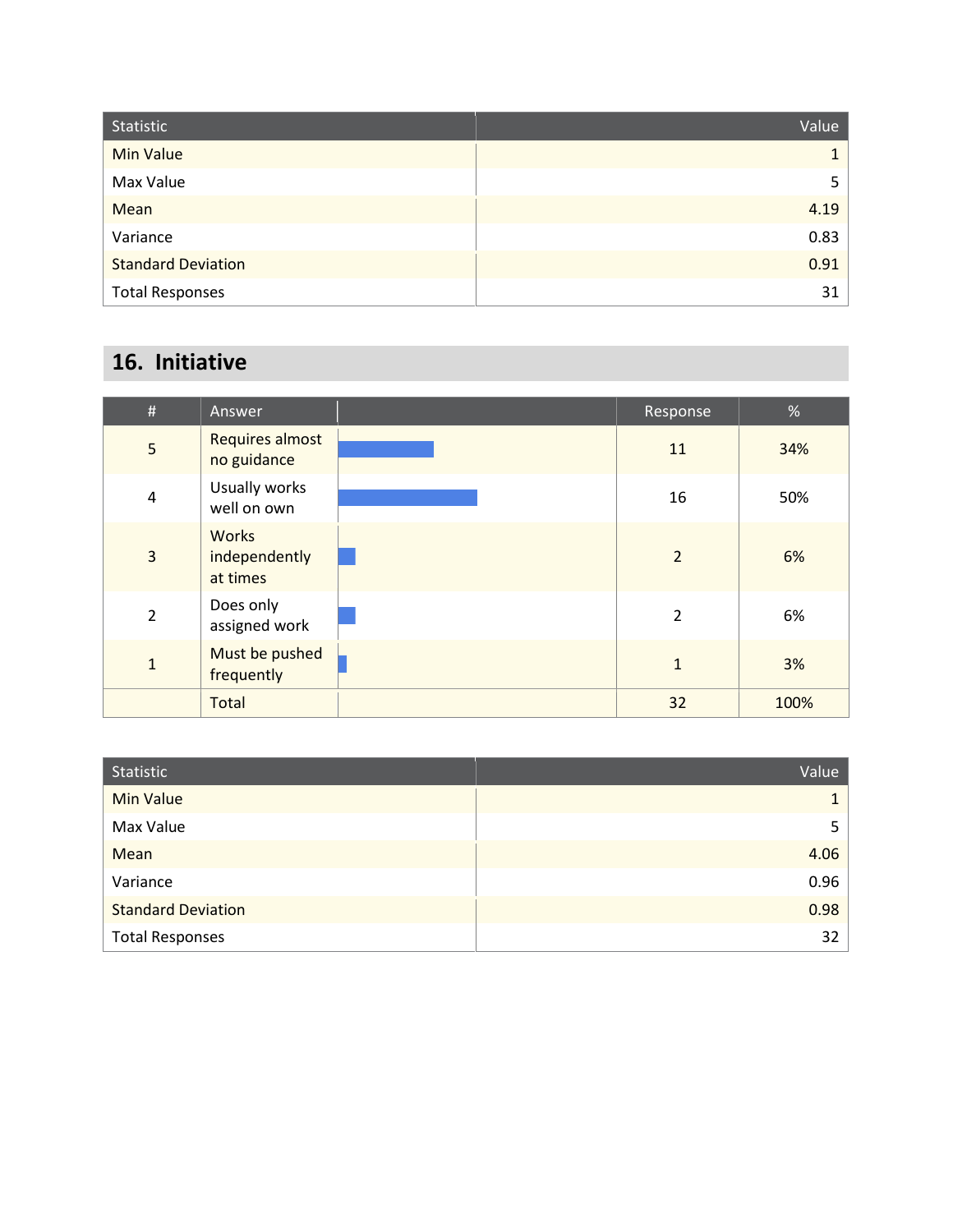## **17. Responsibility**

| #              | Answer                                               | Response       | %    |
|----------------|------------------------------------------------------|----------------|------|
| 5              | <b>Accepts full</b><br>responsibility<br>for actions | 27             | 82%  |
| $\overline{4}$ | Usually accepts<br>responsibility                    | 4              | 12%  |
| $\overline{3}$ | <b>Complies with</b><br>established<br>rules         | $\overline{2}$ | 6%   |
| $\overline{2}$ | Offers excuses<br>for shortfalls                     | 0              | 0%   |
| $\mathbf{1}$   | <b>Blames others</b><br>for failures                 | $\mathbf 0$    | 0%   |
|                | Total                                                | 33             | 100% |

| Statistic                 | Value |
|---------------------------|-------|
| <b>Min Value</b>          |       |
| Max Value                 |       |
| Mean                      | 4.76  |
| Variance                  | 0.31  |
| <b>Standard Deviation</b> | 0.56  |
| <b>Total Responses</b>    | 33    |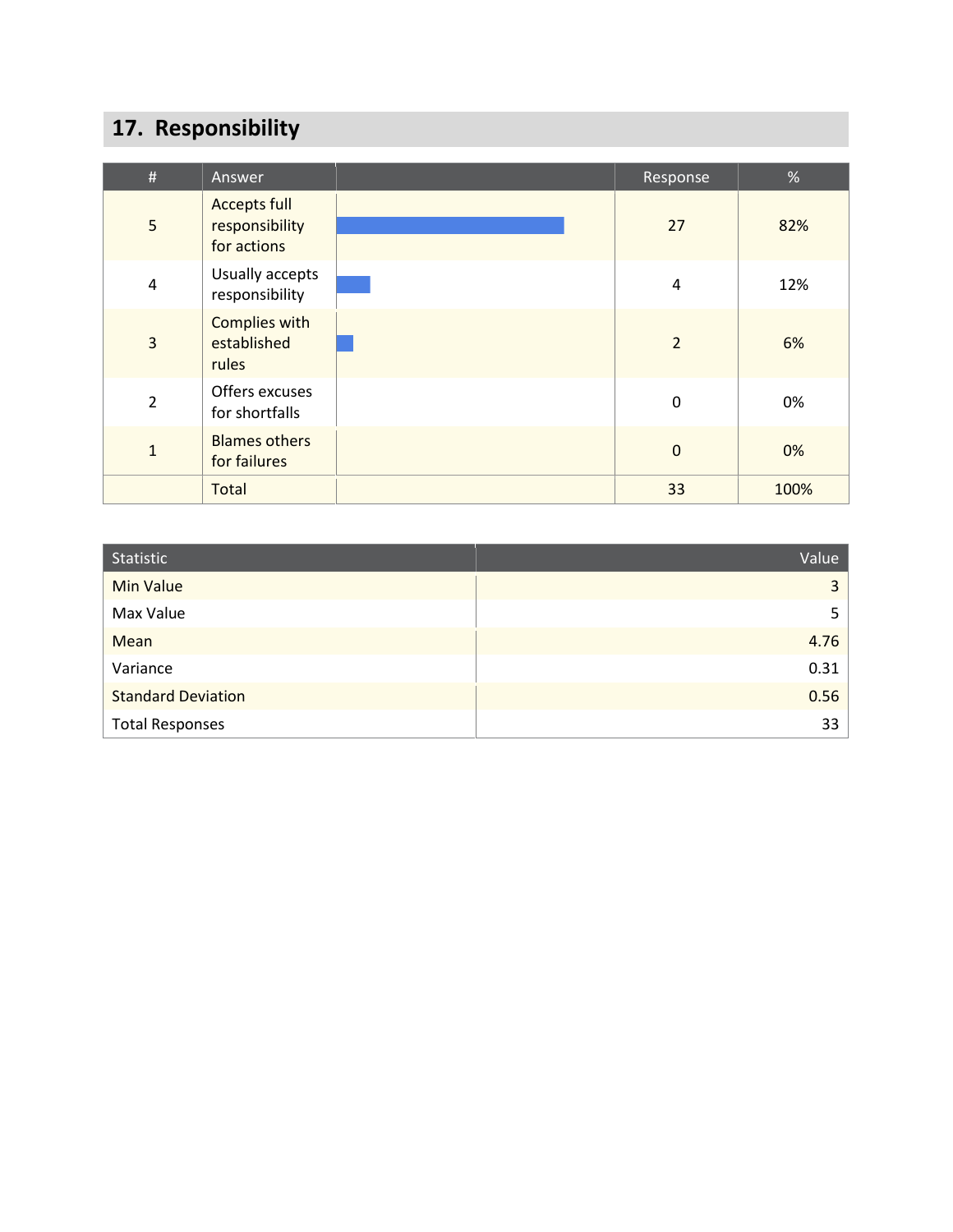## **18. Ability to Work with Others**

| $\#$           | Answer                                             | Response       | $\%$ |
|----------------|----------------------------------------------------|----------------|------|
| 5              | Always<br>cooperative and<br>strong team<br>member | 27             | 82%  |
| $\overline{4}$ | Seeks to<br>mediate<br>differences                 | $\mathbf{1}$   | 3%   |
| $\overline{3}$ | Team player                                        | $\overline{4}$ | 12%  |
| $\overline{2}$ | Requires strong<br>guidance                        | $\mathbf{1}$   | 3%   |
| $\mathbf{1}$   | Uncooperative<br>and difficult to<br>work with     | $\mathbf 0$    | 0%   |
|                | Total                                              | 33             | 100% |

| Statistic                 | Value          |
|---------------------------|----------------|
| <b>Min Value</b>          | $\overline{2}$ |
| Max Value                 | 5.             |
| Mean                      | 4.64           |
| Variance                  | 0.68           |
| <b>Standard Deviation</b> | 0.82           |
| <b>Total Responses</b>    | 33             |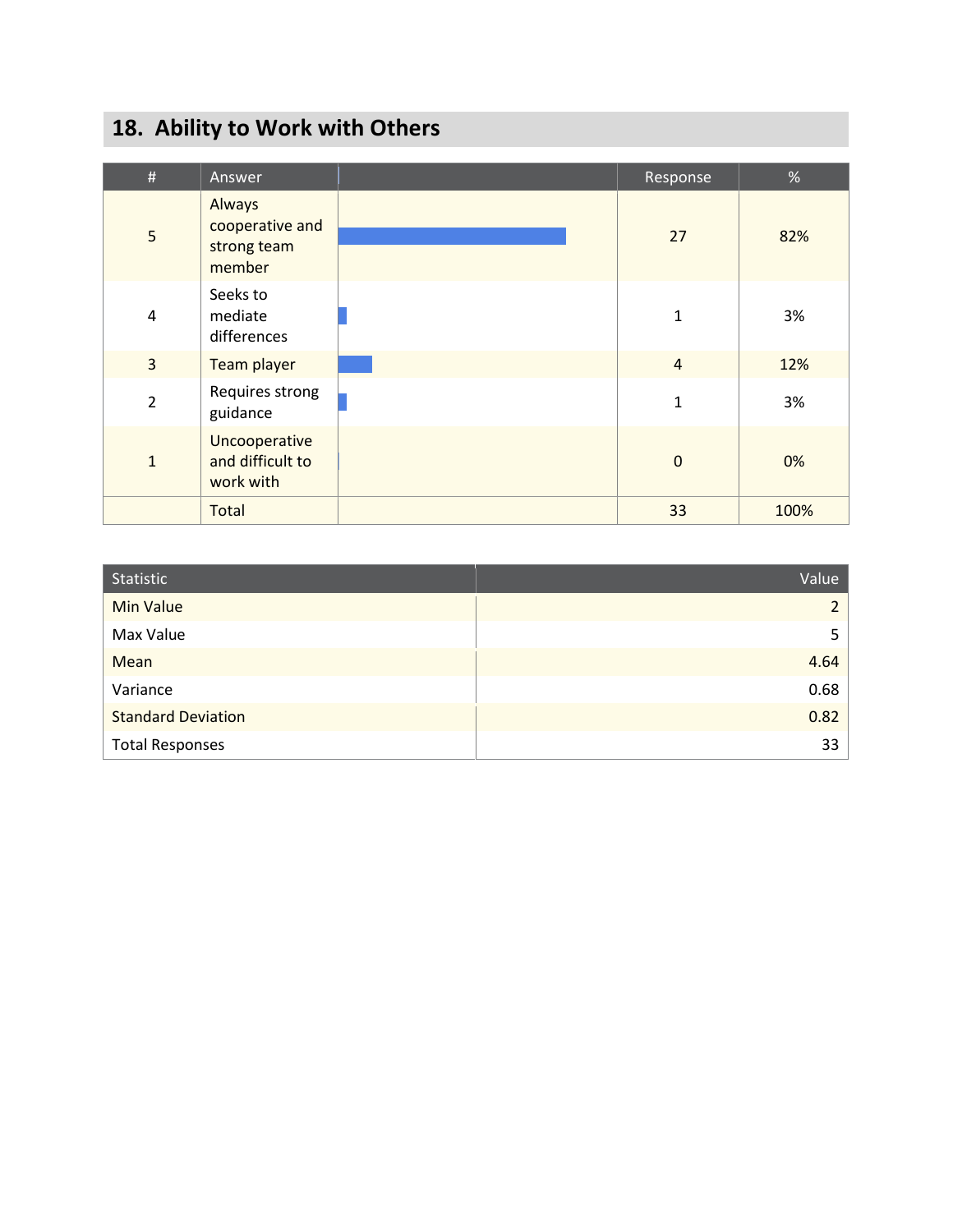## **19. Integrity**

| $\#$           | Answer                               | Response     | $\%$ |
|----------------|--------------------------------------|--------------|------|
| $\overline{5}$ | <b>Unquestionably</b><br>trustworthy | 27           | 90%  |
| $\sqrt{4}$     | Usually<br>trustworthy               | 2            | 7%   |
| 3              | Obeys all the<br>rules               |              | 3%   |
| $\overline{2}$ | Cuts corners<br>when possible        | $\mathbf 0$  | 0%   |
| $\mathbf{1}$   | Untrustworthy                        | $\mathbf{0}$ | 0%   |
|                | Total                                | 30           | 100% |

| Statistic                 | Value |
|---------------------------|-------|
| <b>Min Value</b>          | 3     |
| Max Value                 | 5     |
| Mean                      | 4.87  |
| Variance                  | 0.19  |
| <b>Standard Deviation</b> | 0.43  |
| <b>Total Responses</b>    | 30    |

### **20. Relations with Others**

| $\#$           | Answer                                   | Response     | %    |
|----------------|------------------------------------------|--------------|------|
| $\overline{5}$ | Exceptionally<br>well accepted           | 22           | 67%  |
| $\overline{4}$ | Works well with<br>others                | 10           | 30%  |
| 3              | <b>Gets along</b><br>satisfactorily      | $\mathbf{1}$ | 3%   |
| $\overline{2}$ | Has difficulty<br>working with<br>others | $\mathbf 0$  | 0%   |
| $\mathbf{1}$   | <b>Works poorly</b><br>with others       | $\mathbf 0$  | 0%   |
|                | Total                                    | 33           | 100% |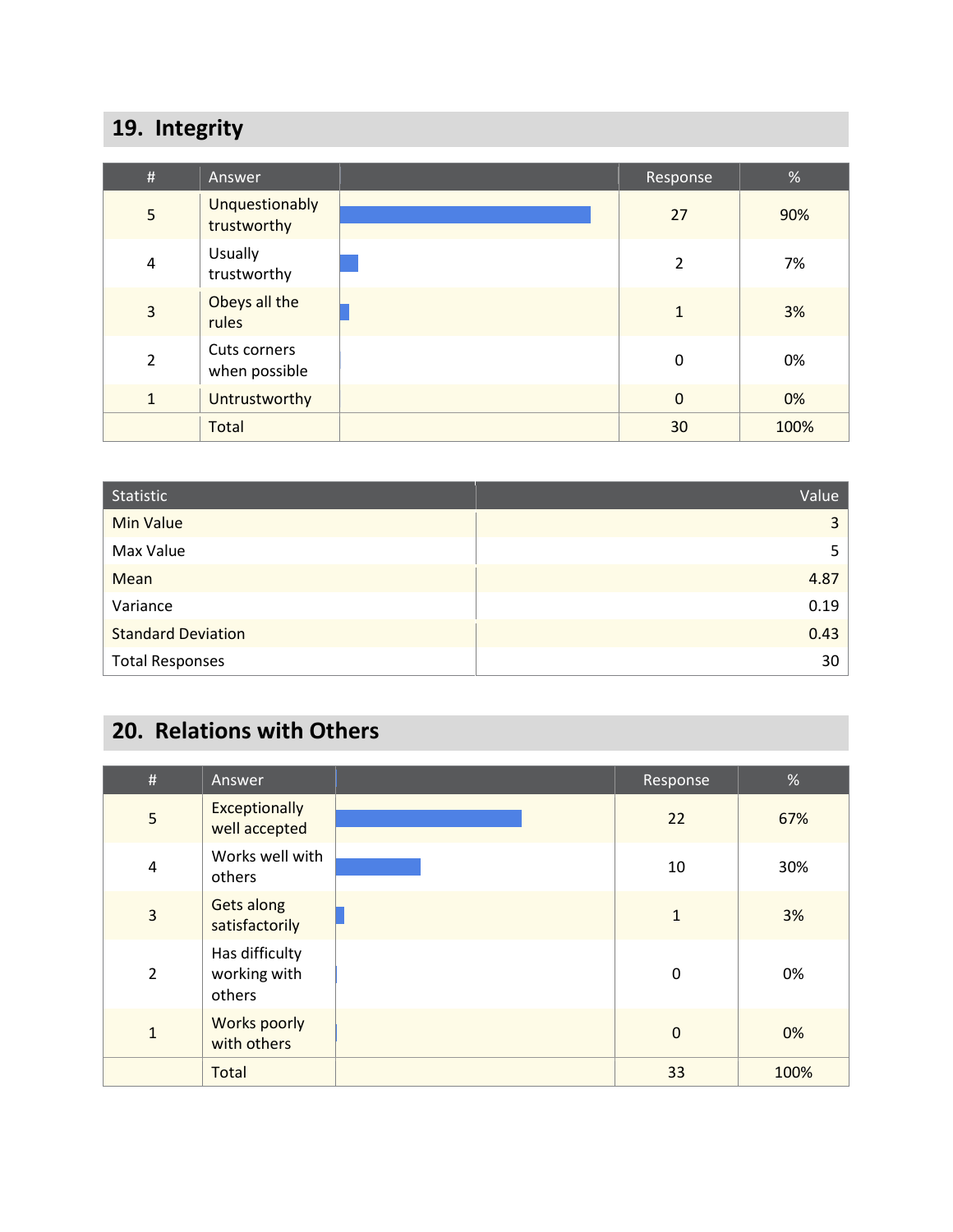| Statistic                 | Value |
|---------------------------|-------|
| <b>Min Value</b>          | 3     |
| Max Value                 | 5     |
| Mean                      | 4.64  |
| Variance                  | 0.30  |
| <b>Standard Deviation</b> | 0.55  |
| <b>Total Responses</b>    | 33    |

#### **21. Attendance**

| #            | Answer           | Response | %    |
|--------------|------------------|----------|------|
| 3            | Excellent        | 25       | 76%  |
| 2            | Regular          | 8        | 24%  |
| $\mathbf{1}$ | <b>Irregular</b> | O        | 0%   |
|              | <b>Total</b>     | 33       | 100% |

| Statistic                 | Value          |
|---------------------------|----------------|
| <b>Min Value</b>          | $\overline{2}$ |
| Max Value                 | 3              |
| Mean                      | 2.76           |
| Variance                  | 0.19           |
| <b>Standard Deviation</b> | 0.44           |
| <b>Total Responses</b>    | 33             |

## **22. Punctuality**

| # | Answer           | Response | %    |
|---|------------------|----------|------|
| 3 | Excellent        | 29       | 88%  |
|   | Regular          | 4        | 12%  |
|   | <b>Irregular</b> | 0        | 0%   |
|   | <b>Total</b>     | 33       | 100% |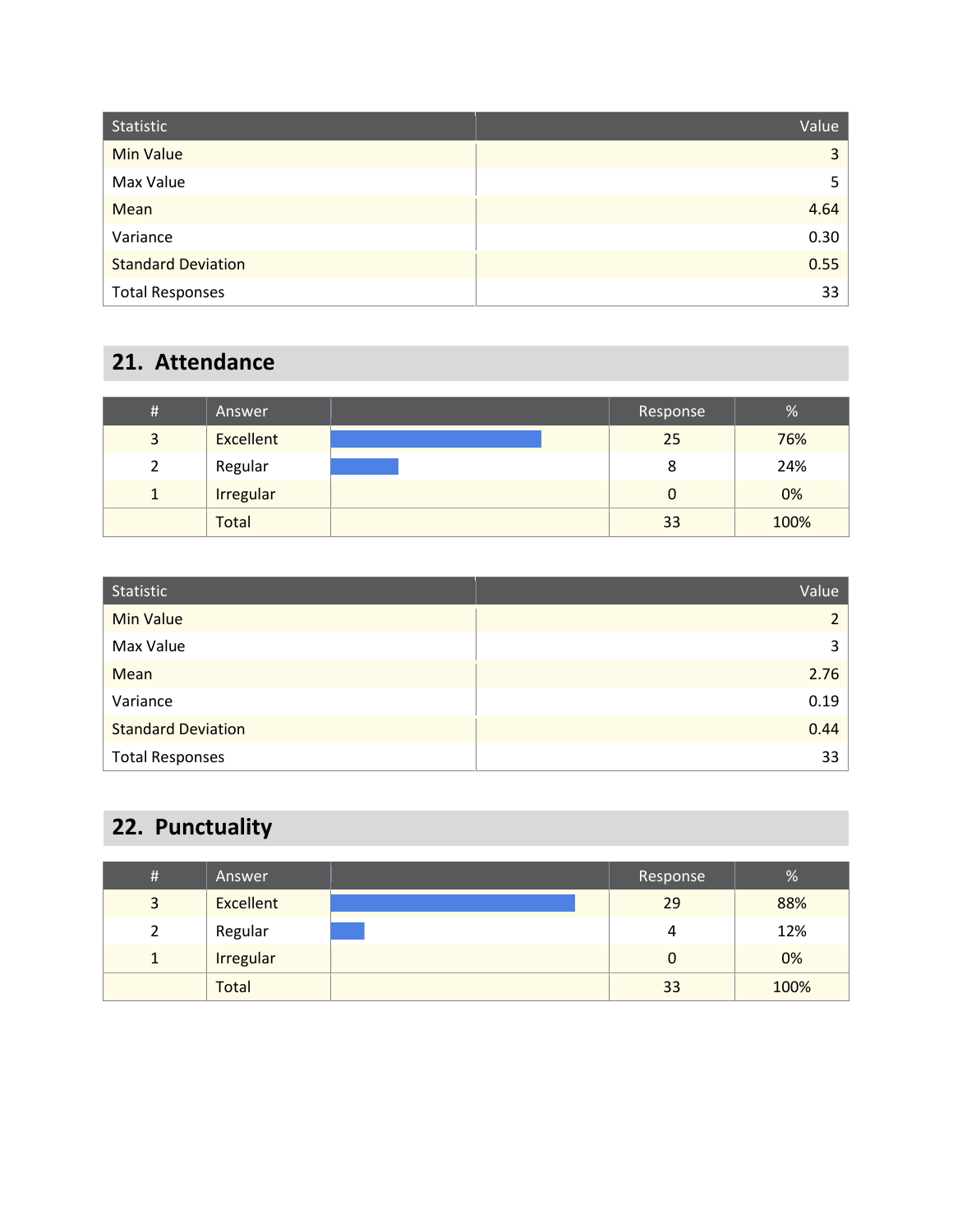| Statistic                 | Value          |
|---------------------------|----------------|
| <b>Min Value</b>          | $\overline{2}$ |
| Max Value                 | 3              |
| Mean                      | 2.88           |
| Variance                  | 0.11           |
| <b>Standard Deviation</b> | 0.33           |
| <b>Total Responses</b>    | 33             |

## **23. Writing skills**

| $\#$           | Answer               | Response | %    |
|----------------|----------------------|----------|------|
| 5              | Outstanding          | 9        | 28%  |
| $\overline{a}$ | Above Average        | 20       | 63%  |
| 3              | Average              | 3        | 9%   |
| 2              | <b>Below Average</b> | 0        | 0%   |
| 1              | Poor                 | 0        | 0%   |
|                | <b>Total</b>         | 32       | 100% |

| Statistic                 | Value |
|---------------------------|-------|
| <b>Min Value</b>          | 3     |
| Max Value                 | 5.    |
| Mean                      | 4.19  |
| Variance                  | 0.35  |
| <b>Standard Deviation</b> | 0.59  |
| <b>Total Responses</b>    | 32    |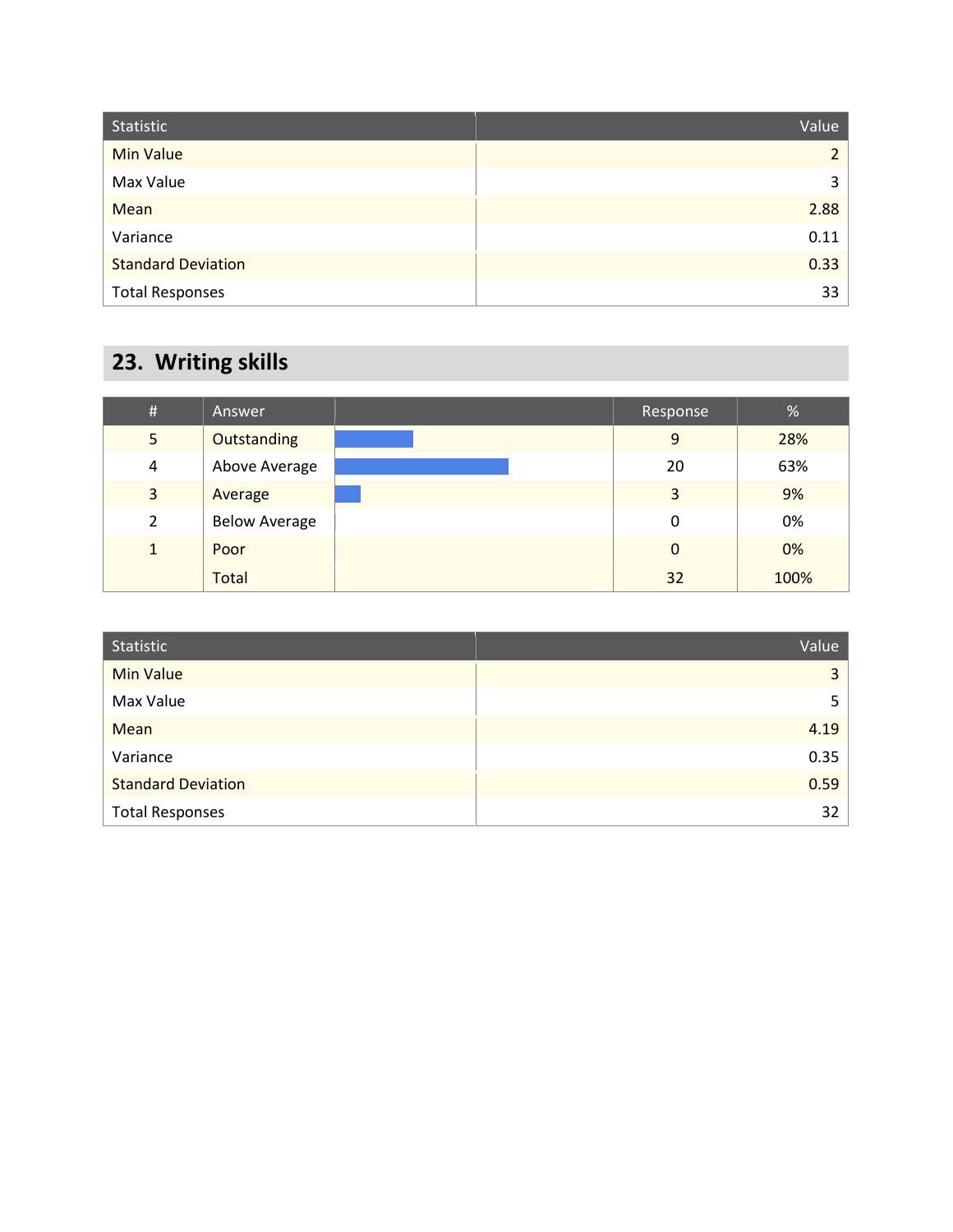## **24. Speaking skills**

| # | Answer               | Response       | %    |
|---|----------------------|----------------|------|
| 5 | Outstanding          | 13             | 41%  |
| 4 | Above Average        | 16             | 50%  |
| 3 | Average              | 3              | 9%   |
| 2 | <b>Below Average</b> | 0              | 0%   |
| 1 | Poor                 | $\overline{0}$ | 0%   |
|   | <b>Total</b>         | 32             | 100% |

| Statistic                 | Value          |
|---------------------------|----------------|
| <b>Min Value</b>          | $\overline{3}$ |
| Max Value                 | 5.             |
| Mean                      | 4.31           |
| Variance                  | 0.42           |
| <b>Standard Deviation</b> | 0.64           |
| <b>Total Responses</b>    | 32             |

## **25. Listening skills**

| $\#$           | Answer               | Response       | $\%$ |
|----------------|----------------------|----------------|------|
| 5              | Outstanding          | 19             | 58%  |
| $\overline{4}$ | Above Average        | 11             | 33%  |
| 3              | Average              | $\overline{2}$ | 6%   |
| 2              | <b>Below Average</b> |                | 3%   |
| $\mathbf{1}$   | Poor                 | $\Omega$       | 0%   |
|                | <b>Total</b>         | 33             | 100% |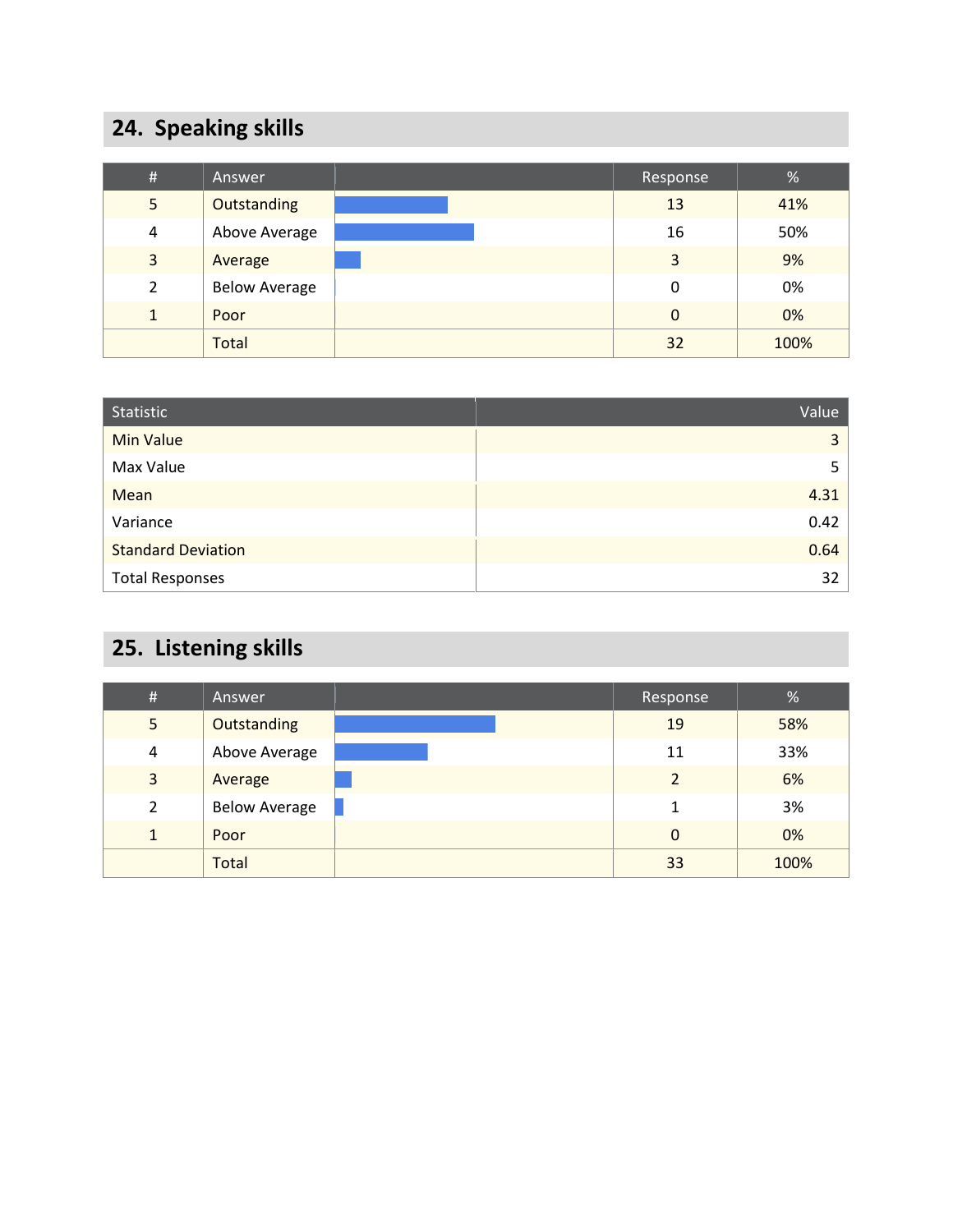| Statistic                 | Value |
|---------------------------|-------|
| <b>Min Value</b>          |       |
| Max Value                 | 5     |
| Mean                      | 4.45  |
| Variance                  | 0.57  |
| <b>Standard Deviation</b> | 0.75  |
| <b>Total Responses</b>    | 33    |

## **26. General computer skills**

| $\#$           | Answer               | Response | %    |
|----------------|----------------------|----------|------|
| 5 <sup>1</sup> | Outstanding          | 17       | 55%  |
| 4              | Above Average        | 10       | 32%  |
| 3              | Average              | 3        | 10%  |
| 2              | <b>Below Average</b> |          | 3%   |
| $\mathbf{1}$   | Poor                 | 0        | 0%   |
|                | Total                | 31       | 100% |

| Statistic                 | Value |
|---------------------------|-------|
| <b>Min Value</b>          |       |
| Max Value                 | 5     |
| Mean                      | 4.39  |
| Variance                  | 0.65  |
| <b>Standard Deviation</b> | 0.80  |
| <b>Total Responses</b>    | 31    |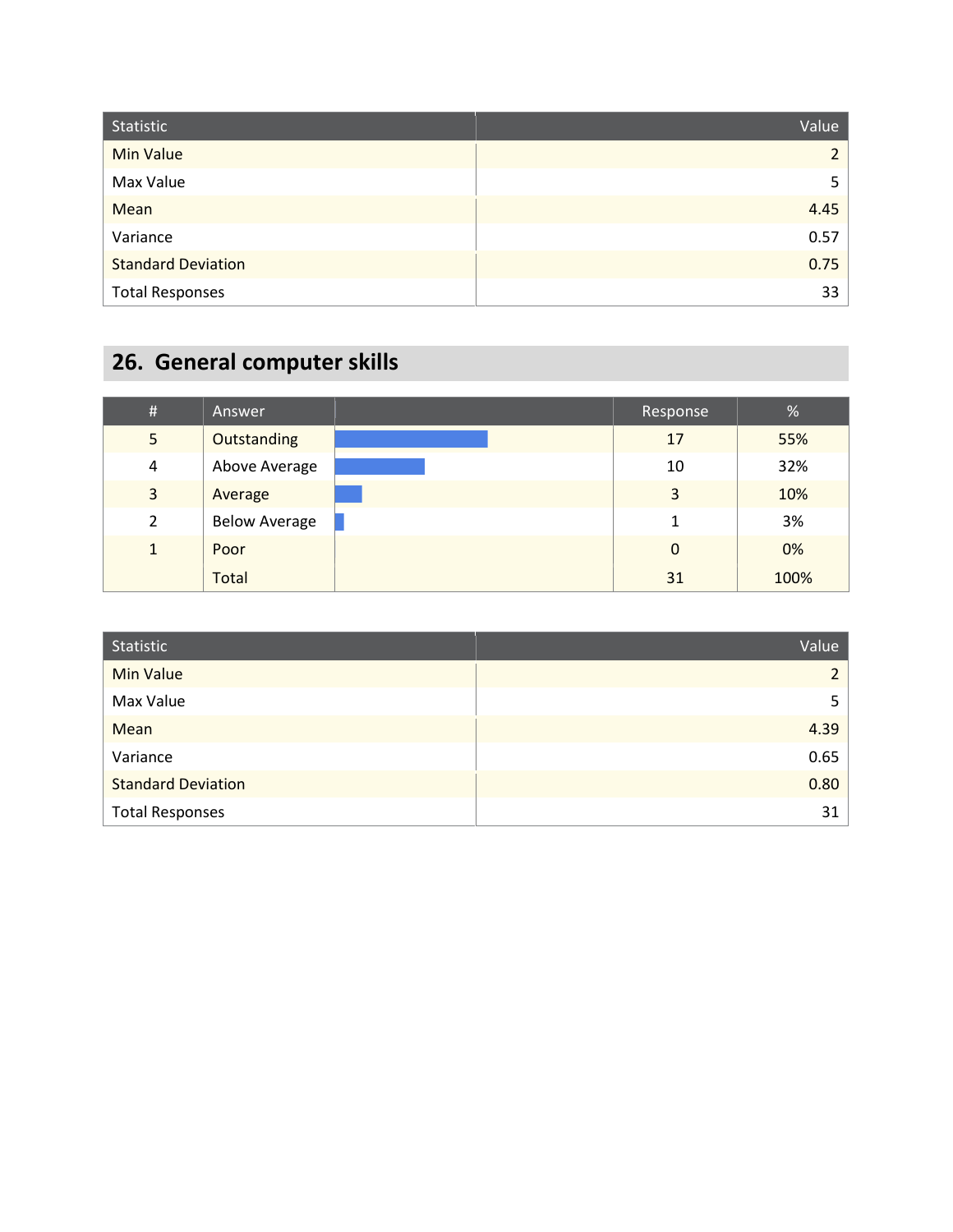#### **27. PowerPoint skills**

| # | Answer               | Response | $\%$ |
|---|----------------------|----------|------|
| 5 | Outstanding          |          | 58%  |
| 4 | Above Average        | 4        | 33%  |
| 3 | Average              |          | 8%   |
| 2 | <b>Below Average</b> | 0        | 0%   |
| 1 | Poor                 | 0        | 0%   |
|   | <b>Total</b>         | 12       | 100% |

| Statistic                 | Value          |
|---------------------------|----------------|
| <b>Min Value</b>          | $\overline{3}$ |
| Max Value                 | 5              |
| Mean                      | 4.50           |
| Variance                  | 0.45           |
| <b>Standard Deviation</b> | 0.67           |
| <b>Total Responses</b>    | 12             |

#### **28. Excel skills**

| $\#$           | Answer               | Response | %    |
|----------------|----------------------|----------|------|
| 5              | Outstanding          | 11       | 46%  |
| $\overline{4}$ | Above Average        | 9        | 38%  |
| 3              | Average              | 4        | 17%  |
| 2              | <b>Below Average</b> | 0        | 0%   |
| $\mathbf{1}$   | Poor                 | 0        | 0%   |
|                | <b>Total</b>         | 24       | 100% |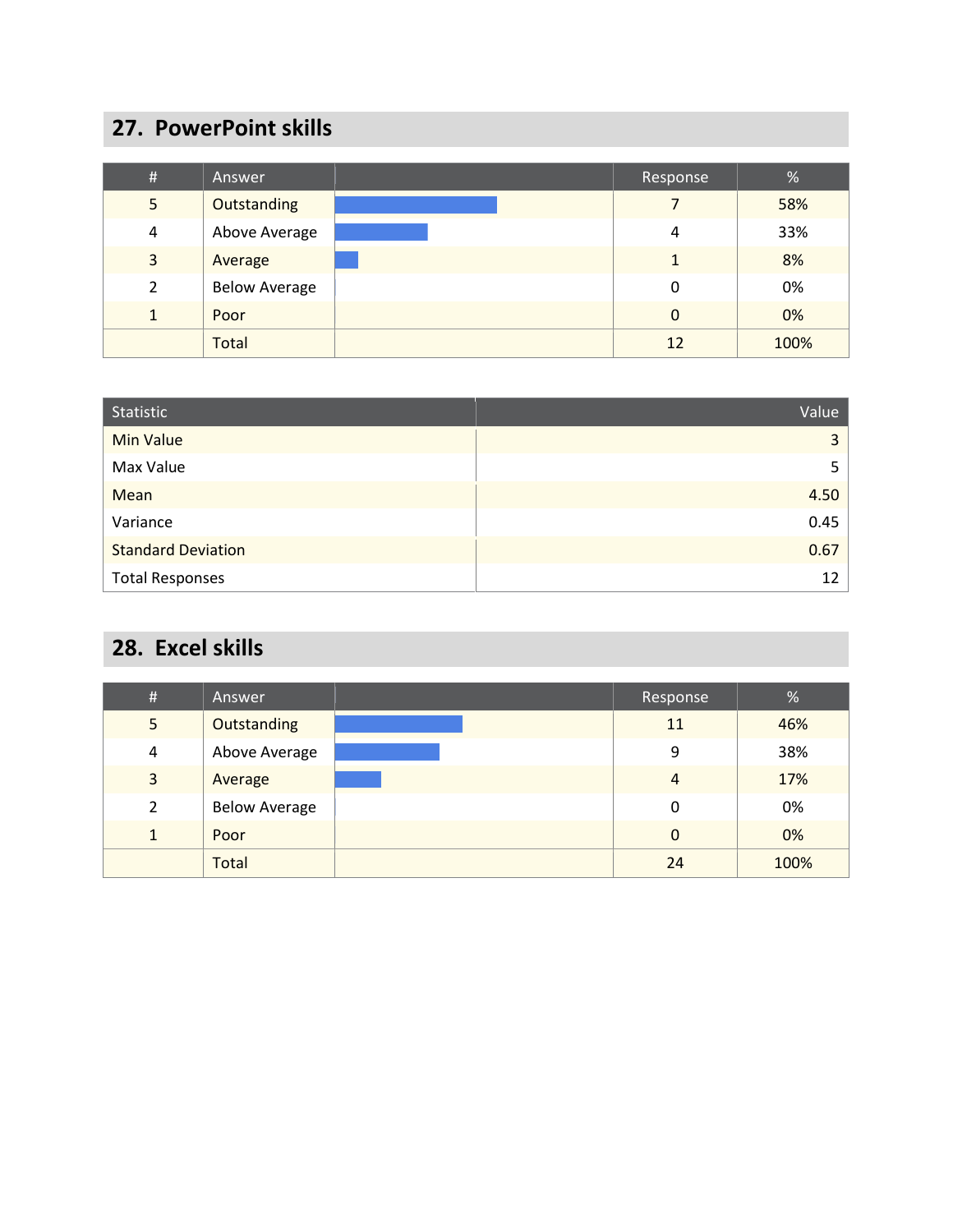| Statistic                 | Value          |
|---------------------------|----------------|
| <b>Min Value</b>          | $\overline{3}$ |
| Max Value                 | 5.             |
| Mean                      | 4.29           |
| Variance                  | 0.56           |
| <b>Standard Deviation</b> | 0.75           |
| <b>Total Responses</b>    | 24             |

## **29. Word processing skills**

| $\#$           | Answer               | Response | %    |
|----------------|----------------------|----------|------|
| 5 <sup>1</sup> | Outstanding          | 14       | 58%  |
| 4              | Above Average        | 8        | 33%  |
| 3              | Average              | 7        | 8%   |
| 2              | <b>Below Average</b> | 0        | 0%   |
| $\mathbf{1}$   | Poor                 | 0        | 0%   |
|                | <b>Total</b>         | 24       | 100% |

| Statistic                 | Value |
|---------------------------|-------|
| <b>Min Value</b>          | 3     |
| Max Value                 | 5     |
| Mean                      | 4.50  |
| Variance                  | 0.43  |
| <b>Standard Deviation</b> | 0.66  |
| <b>Total Responses</b>    | 24    |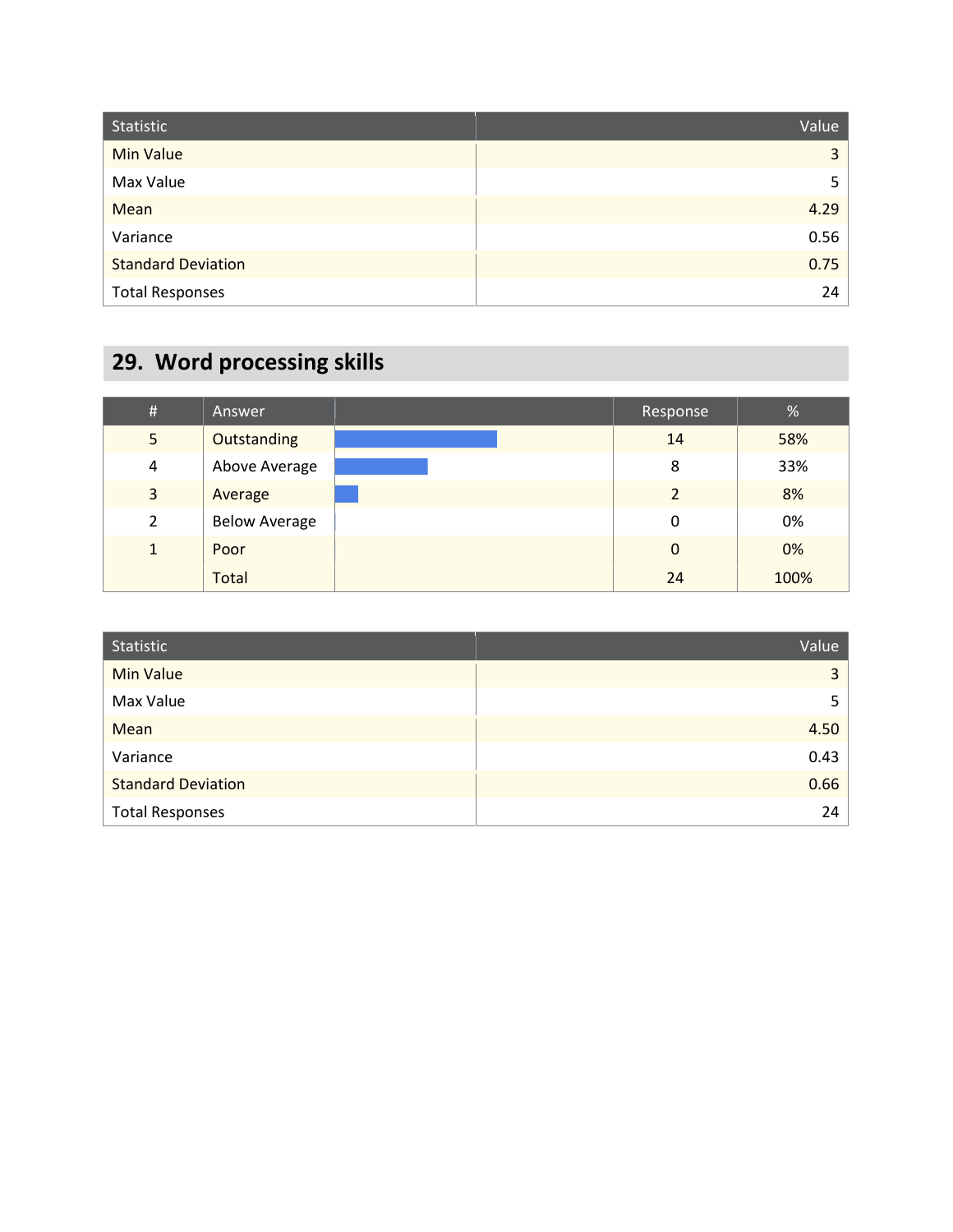## **30. Communications technology skills**

| $\#$         | Answer               | Response      | $\%$ |
|--------------|----------------------|---------------|------|
| 5            | Outstanding          | 13            | 46%  |
| 4            | Above Average        | 12            | 43%  |
| 3            | Average              | $\mathcal{P}$ | 7%   |
| 2            | <b>Below Average</b> | 0             | 0%   |
| $\mathbf{1}$ | Poor                 |               | 4%   |
|              | <b>Total</b>         | 28            | 100% |

| Statistic                 | Value |
|---------------------------|-------|
| <b>Min Value</b>          |       |
| Max Value                 | 5     |
| Mean                      | 4.29  |
| Variance                  | 0.80  |
| <b>Standard Deviation</b> | 0.90  |
| <b>Total Responses</b>    | 28    |

# **31. Ability to interpret data**

| #            | Answer               | Response | $\%$ |
|--------------|----------------------|----------|------|
| 5            | Outstanding          | 12       | 43%  |
| 4            | Above Average        | 12       | 43%  |
| $\mathbf{3}$ | Average              | 3        | 11%  |
| 2            | <b>Below Average</b> |          | 4%   |
| $\mathbf{1}$ | Poor                 | 0        | 0%   |
|              | <b>Total</b>         | 28       | 100% |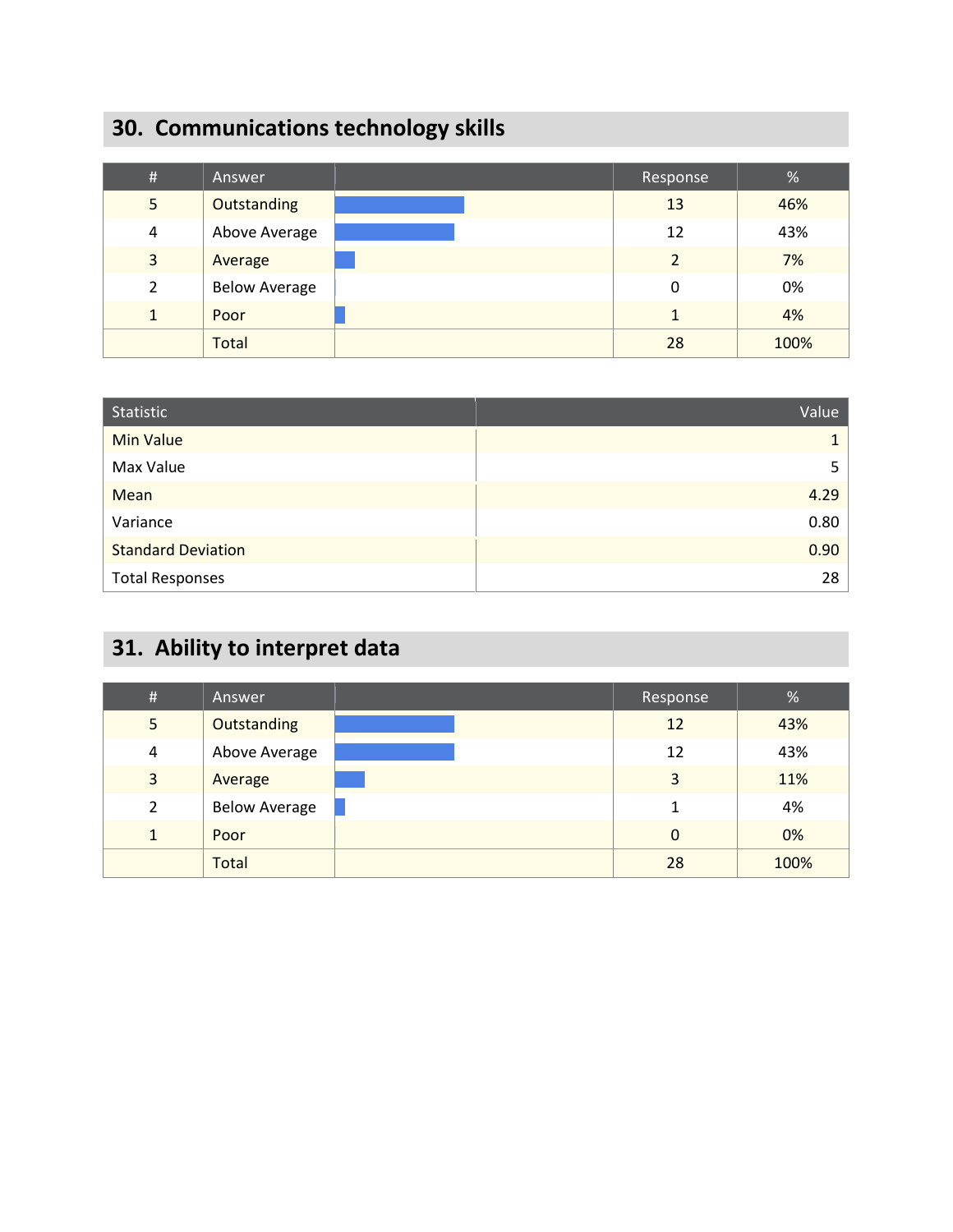| Statistic                 | Value          |
|---------------------------|----------------|
| <b>Min Value</b>          | $\overline{2}$ |
| Max Value                 | 5.             |
| Mean                      | 4.25           |
| Variance                  | 0.64           |
| <b>Standard Deviation</b> | 0.80           |
| <b>Total Responses</b>    | 28             |

### **32. Marketing**

| #            | Answer               | Response | %    |
|--------------|----------------------|----------|------|
| 5            | Outstanding          | 6        | 35%  |
| 4            | Above Average        | 8        | 47%  |
| 3            | Average              | C        | 12%  |
| 2            | <b>Below Average</b> | 0        | 0%   |
| $\mathbf{1}$ | Poor                 |          | 6%   |
|              | <b>Total</b>         | 17       | 100% |

| Statistic                 | Value |
|---------------------------|-------|
| <b>Min Value</b>          |       |
| Max Value                 | 5.    |
| Mean                      | 4.06  |
| Variance                  | 1.06  |
| <b>Standard Deviation</b> | 1.03  |
| <b>Total Responses</b>    | 17    |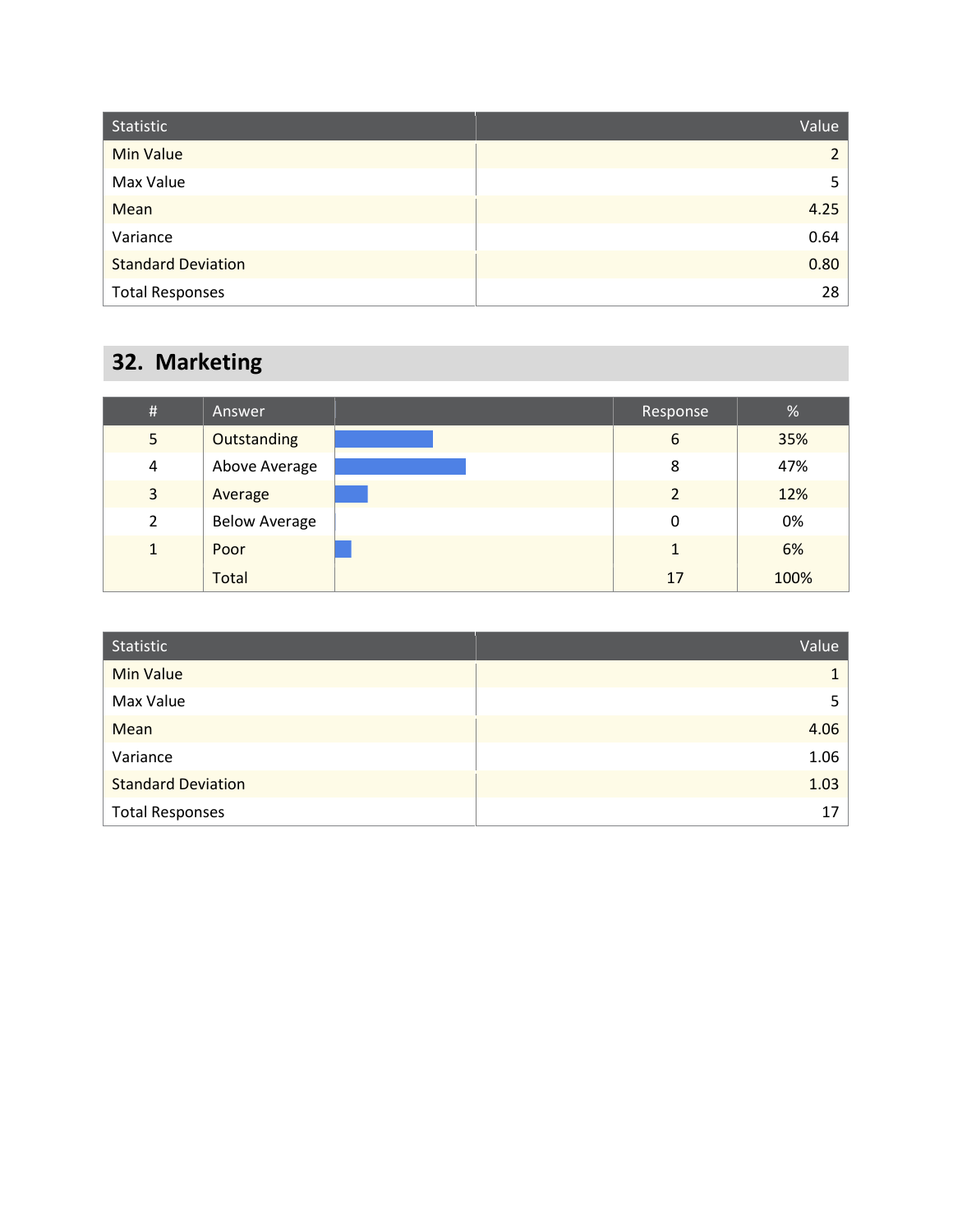## **33. Accounting**

| # | Answer               | Response | %    |
|---|----------------------|----------|------|
| 5 | Outstanding          | 3        | 20%  |
| 4 | Above Average        |          | 47%  |
| 3 | Average              | 5        | 33%  |
| 2 | <b>Below Average</b> | 0        | 0%   |
| 1 | Poor                 | $\Omega$ | 0%   |
|   | <b>Total</b>         | 15       | 100% |

| Statistic                 | Value |
|---------------------------|-------|
| <b>Min Value</b>          | 3     |
| Max Value                 | 5     |
| Mean                      | 3.87  |
| Variance                  | 0.55  |
| <b>Standard Deviation</b> | 0.74  |
| <b>Total Responses</b>    | 15    |

#### **34. Economics**

| $\#$           | Answer               | Response      | $\%$ |
|----------------|----------------------|---------------|------|
| 5              | Outstanding          | 3             | 33%  |
| $\overline{4}$ | Above Average        | 4             | 44%  |
| 3              | Average              | $\mathcal{P}$ | 22%  |
| 2              | <b>Below Average</b> | 0             | 0%   |
| $\mathbf{1}$   | Poor                 | 0             | 0%   |
|                | <b>Total</b>         | 9             | 100% |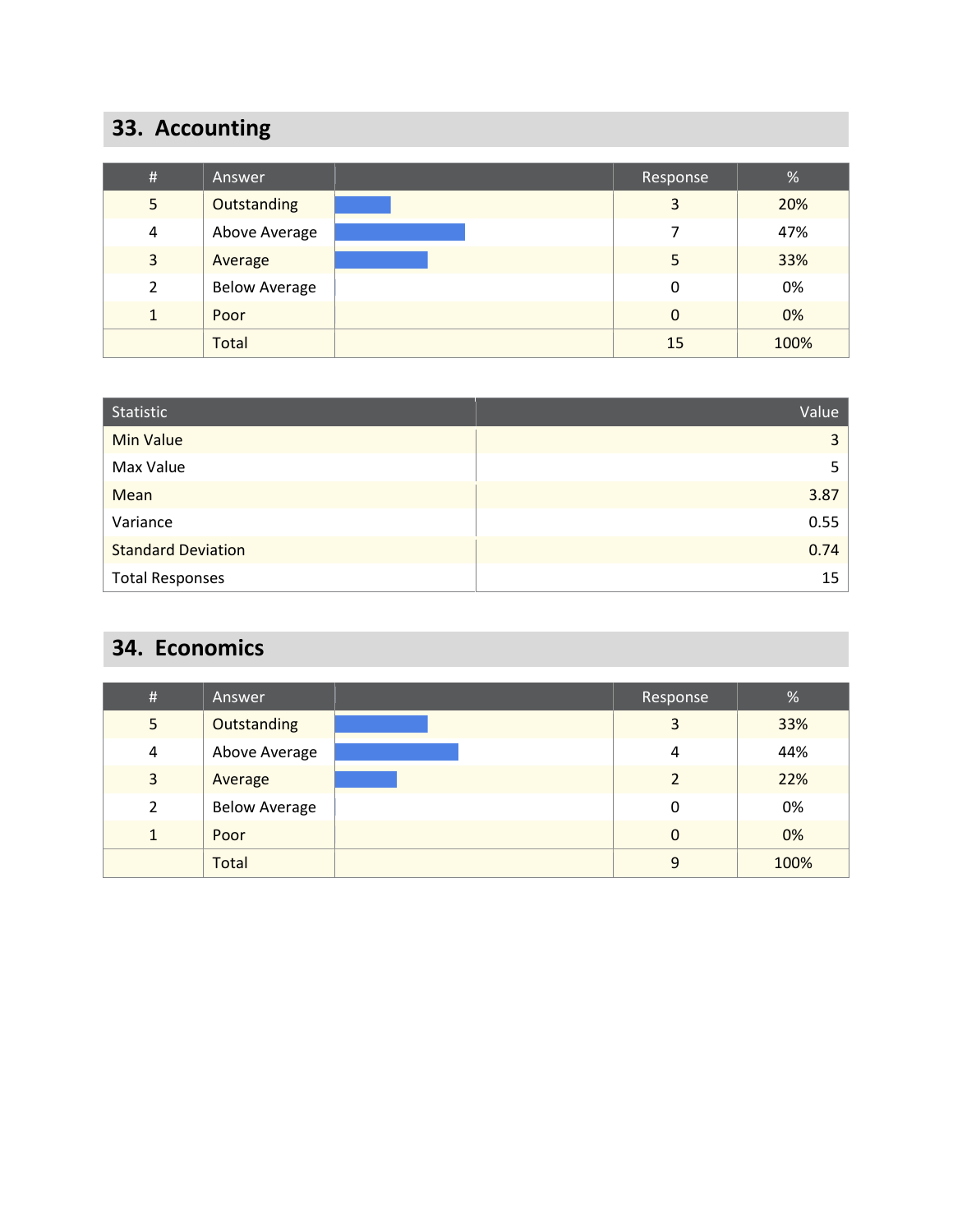| Statistic                 | Value          |
|---------------------------|----------------|
| <b>Min Value</b>          | $\overline{3}$ |
| Max Value                 | 5.             |
| Mean                      | 4.11           |
| Variance                  | 0.61           |
| <b>Standard Deviation</b> | 0.78           |
| <b>Total Responses</b>    | 9              |

### **35. Management**

| $\#$           | Answer               | Response | %    |
|----------------|----------------------|----------|------|
| 5              | Outstanding          |          | 8%   |
| $\overline{4}$ | Above Average        | 8        | 62%  |
| 3              | Average              | 4        | 31%  |
| 2              | <b>Below Average</b> | 0        | 0%   |
| 1              | Poor                 | 0        | 0%   |
|                | Total                | 13       | 100% |

| Statistic                 | Value |
|---------------------------|-------|
| <b>Min Value</b>          | 3     |
| Max Value                 | 5     |
| Mean                      | 3.77  |
| Variance                  | 0.36  |
| <b>Standard Deviation</b> | 0.60  |
| <b>Total Responses</b>    | 13    |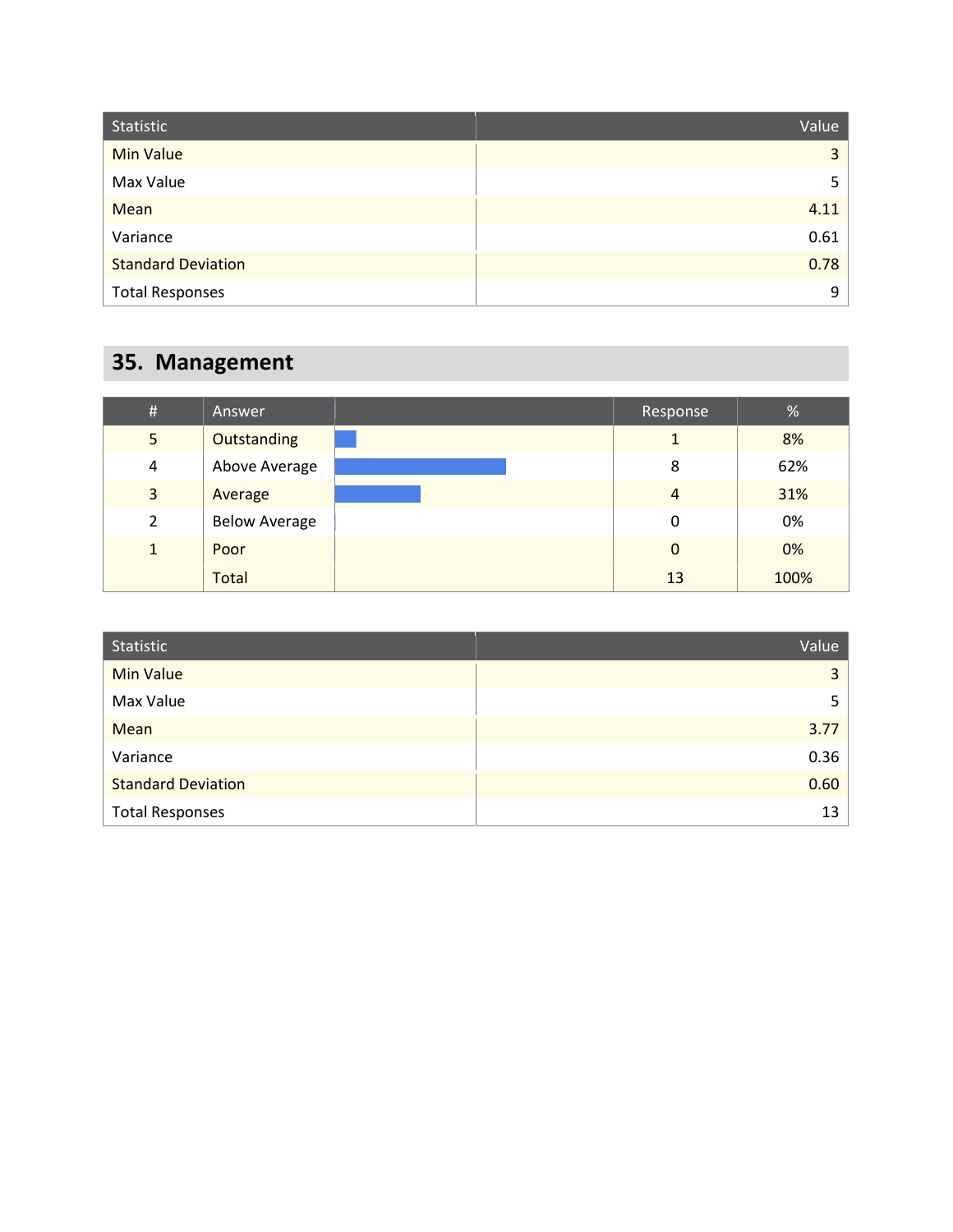#### **36. Quantitative**

| #              | Answer               | Response | %    |
|----------------|----------------------|----------|------|
| 5              | Outstanding          | 5        | 25%  |
| 4              | Above Average        | 10       | 50%  |
| 3              | Average              | 4        | 20%  |
| $\overline{2}$ | <b>Below Average</b> | 0        | 0%   |
| 1              | Poor                 |          | 5%   |
|                | <b>Total</b>         | 20       | 100% |

| Statistic                 | Value |
|---------------------------|-------|
| <b>Min Value</b>          |       |
| Max Value                 | 5.    |
| Mean                      | 3.90  |
| Variance                  | 0.94  |
| <b>Standard Deviation</b> | 0.97  |
| <b>Total Responses</b>    | 20    |

### **37. Business Law**

| $\#$           | Answer               | Response | $\%$ |
|----------------|----------------------|----------|------|
| 5              | Outstanding          | 3        | 38%  |
| $\overline{4}$ | Above Average        | ς.       | 25%  |
| 3              | Average              | 3        | 38%  |
| 2              | <b>Below Average</b> | 0        | 0%   |
| $\mathbf{1}$   | Poor                 | 0        | 0%   |
|                | <b>Total</b>         | 8        | 100% |